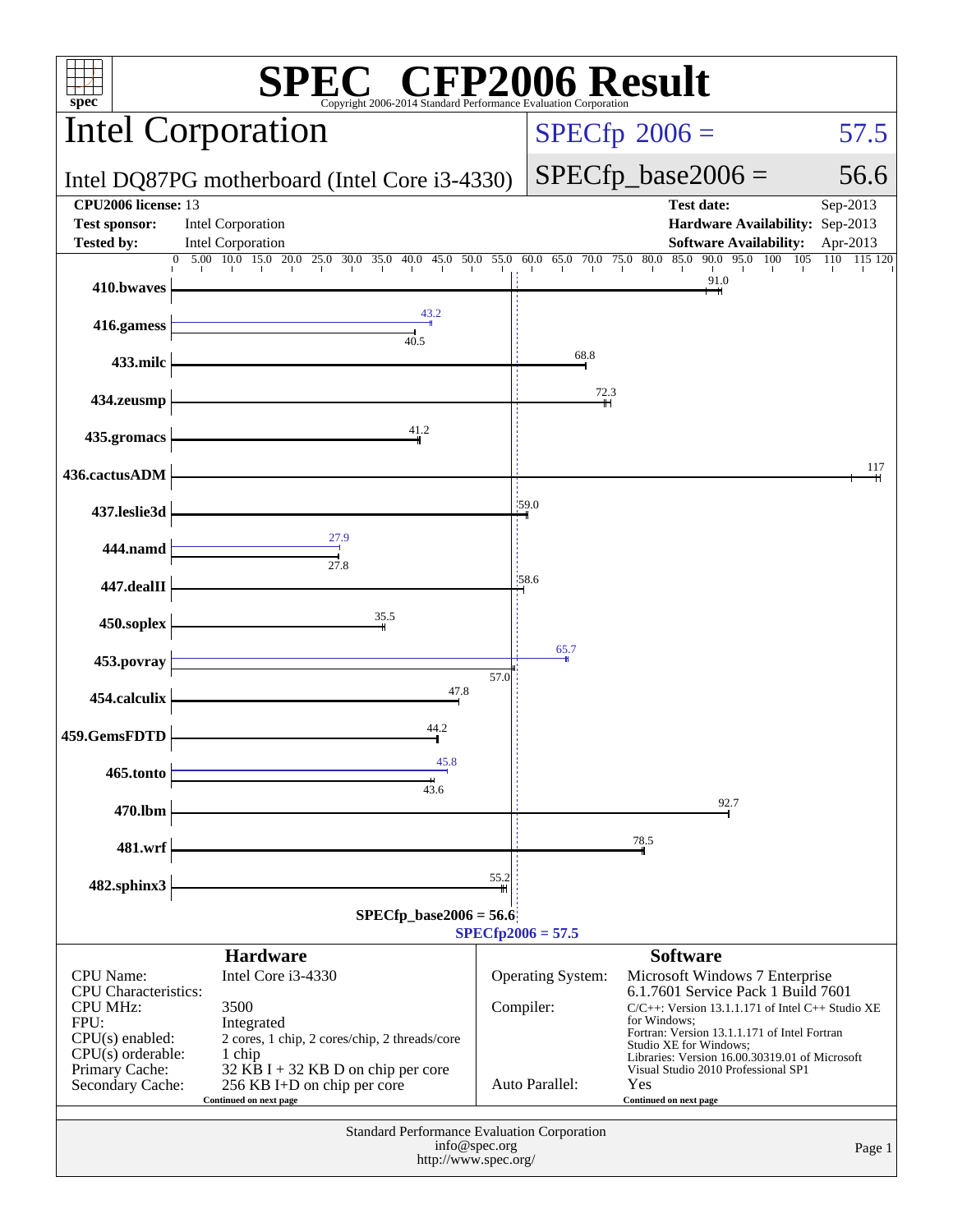

## Intel Corporation

### $SPECfp2006 = 57.5$  $SPECfp2006 = 57.5$

Intel DQ87PG motherboard (Intel Core i3-4330)

 $SPECfp\_base2006 = 56.6$ 

| <b>CPU<sub>2006</sub></b> license: 13                                      |                                                                                                                                |                                                                                                    | <b>Test date:</b><br>$Sep-2013$                                                                                             |
|----------------------------------------------------------------------------|--------------------------------------------------------------------------------------------------------------------------------|----------------------------------------------------------------------------------------------------|-----------------------------------------------------------------------------------------------------------------------------|
| <b>Test sponsor:</b>                                                       | Intel Corporation                                                                                                              |                                                                                                    | Hardware Availability: Sep-2013                                                                                             |
| <b>Tested by:</b>                                                          | <b>Intel Corporation</b>                                                                                                       |                                                                                                    | <b>Software Availability:</b><br>Apr-2013                                                                                   |
| L3 Cache:<br>Other Cache:<br>Memory:<br>Disk Subsystem:<br>Other Hardware: | $4 \text{ MB I+D}$ on chip per chip<br>None<br>4 GB (2 x 2 GB 1Rx8 PC3-12800U-11)<br>250 GB Seagate SATA HDD, 7200 RPM<br>None | File System:<br><b>System State:</b><br><b>Base Pointers:</b><br>Peak Pointers:<br>Other Software: | <b>NTFS</b><br>Default<br>$32/64$ -bit<br>$32/64$ -bit<br>SmartHeap Library Version 10.0 from<br>http://www.microquill.com/ |

|                  |                |       |                |       | <b>Results Table</b> |       |                |              |                |              |                |              |
|------------------|----------------|-------|----------------|-------|----------------------|-------|----------------|--------------|----------------|--------------|----------------|--------------|
|                  | <b>Base</b>    |       |                |       | <b>Peak</b>          |       |                |              |                |              |                |              |
| <b>Benchmark</b> | <b>Seconds</b> | Ratio | <b>Seconds</b> | Ratio | <b>Seconds</b>       | Ratio | <b>Seconds</b> | <b>Ratio</b> | <b>Seconds</b> | <b>Ratio</b> | <b>Seconds</b> | <b>Ratio</b> |
| 410.bwayes       | 149            | 91.5  | 153            | 88.9  | 149                  | 91.0  | 149            | 91.5         | 153            | 88.9         | <u>149</u>     | 91.0         |
| 416.gamess       | 484            | 40.5  | 484            | 40.5  | 484                  | 40.4  | 453            | 43.3         | 455            | 43.0         | 453            | 43.2         |
| 433.milc         | 133            | 68.8  | 133            | 68.8  | 133                  | 68.9  | 133            | 68.8         | 133            | 68.8         | 133            | 68.9         |
| 434.zeusmp       | <u>126</u>     | 72.3  | 127            | 71.9  | 125                  | 73.0  | <u>126</u>     | 72.3         | 127            | 71.9         | 125            | 73.0         |
| 435.gromacs      | <u>173</u>     | 41.2  | 172            | 41.4  | 175                  | 40.9  | <u>173</u>     | 41.2         | 172            | 41.4         | 175            | 40.9         |
| 436.cactusADM    | 101            | 118   | 102            | 117   | 106                  | 113   | 101            | 118          | <b>102</b>     | <b>117</b>   | 106            | 113          |
| 437.leslie3d     | 159            | 59.0  | 159            | 59.0  | 159                  | 59.2  | 159            | 59.0         | 159            | 59.0         | 159            | 59.2         |
| 444.namd         | 289            | 27.8  | 289            | 27.8  | 289                  | 27.7  | 287            | 27.9         | 287            | 27.9         | 287            | 27.9         |
| 447.dealII       | 195            | 58.6  | 195            | 58.6  | 195                  | 58.6  | 195            | 58.6         | 195            | 58.6         | 195            | 58.6         |
| 450.soplex       | 235            | 35.5  | 237            | 35.1  | 235                  | 35.5  | 235            | 35.5         | 237            | 35.1         | 235            | 35.5         |
| 453.povray       | 93.6           | 56.8  | 93.1           | 57.1  | 93.4                 | 57.0  | 81.0           | 65.7         | 81.1           | 65.6         | 80.6           | 66.0         |
| 454.calculix     | 173            | 47.8  | 173            | 47.7  | 173                  | 47.8  | 173            | 47.8         | 173            | 47.7         | 173            | 47.8         |
| 459.GemsFDTD     | 240            | 44.1  | 240            | 44.2  | 240                  | 44.3  | 240            | 44.1         | 240            | 44.2         | 240            | 44.3         |
| 465.tonto        | 226            | 43.6  | 226            | 43.6  | 228                  | 43.1  | 215            | 45.8         | 214            | 45.9         | 215            | 45.8         |
| 470.1bm          | 148            | 92.7  | 148            | 92.6  | 148                  | 92.7  | 148            | 92.7         | 148            | 92.6         | <u>148</u>     | 92.7         |
| 481.wrf          | 142            | 78.5  | 143            | 78.2  | 142                  | 78.6  | <u>142</u>     | 78.5         | 143            | 78.2         | 142            | 78.6         |
| 482.sphinx3      | 350            | 55.7  | 353            | 55.2  | 355                  | 54.9  | 350            | 55.7         | <u>353</u>     | 55.2         | 355            | 54.9         |

Results appear in the [order in which they were run.](http://www.spec.org/auto/cpu2006/Docs/result-fields.html#RunOrder) Bold underlined text [indicates a median measurement.](http://www.spec.org/auto/cpu2006/Docs/result-fields.html#Median)

#### **[Compiler Invocation Notes](http://www.spec.org/auto/cpu2006/Docs/result-fields.html#CompilerInvocationNotes)**

 To compile these binaries, the Intel Compiler 13.1 was set up to generate 64-bit binaries with the command: "ipsxe-comp-vars.bat intel64 vs2010" (shortcut provided in the Intel(r) Parallel Studio XE 2013 program folder)

#### **[Platform Notes](http://www.spec.org/auto/cpu2006/Docs/result-fields.html#PlatformNotes)**

 Sysinfo program C:\SPEC13.1/Docs/sysinfo \$Rev: 6775 \$ \$Date:: 2011-08-16 #\$ \8787f7622badcf24e01c368b1db4377c running on Clt7C05070FB382 Mon Sep 23 01:17:27 2013

 This section contains SUT (System Under Test) info as seen by some common utilities. To remove or add to this section, see: Continued on next page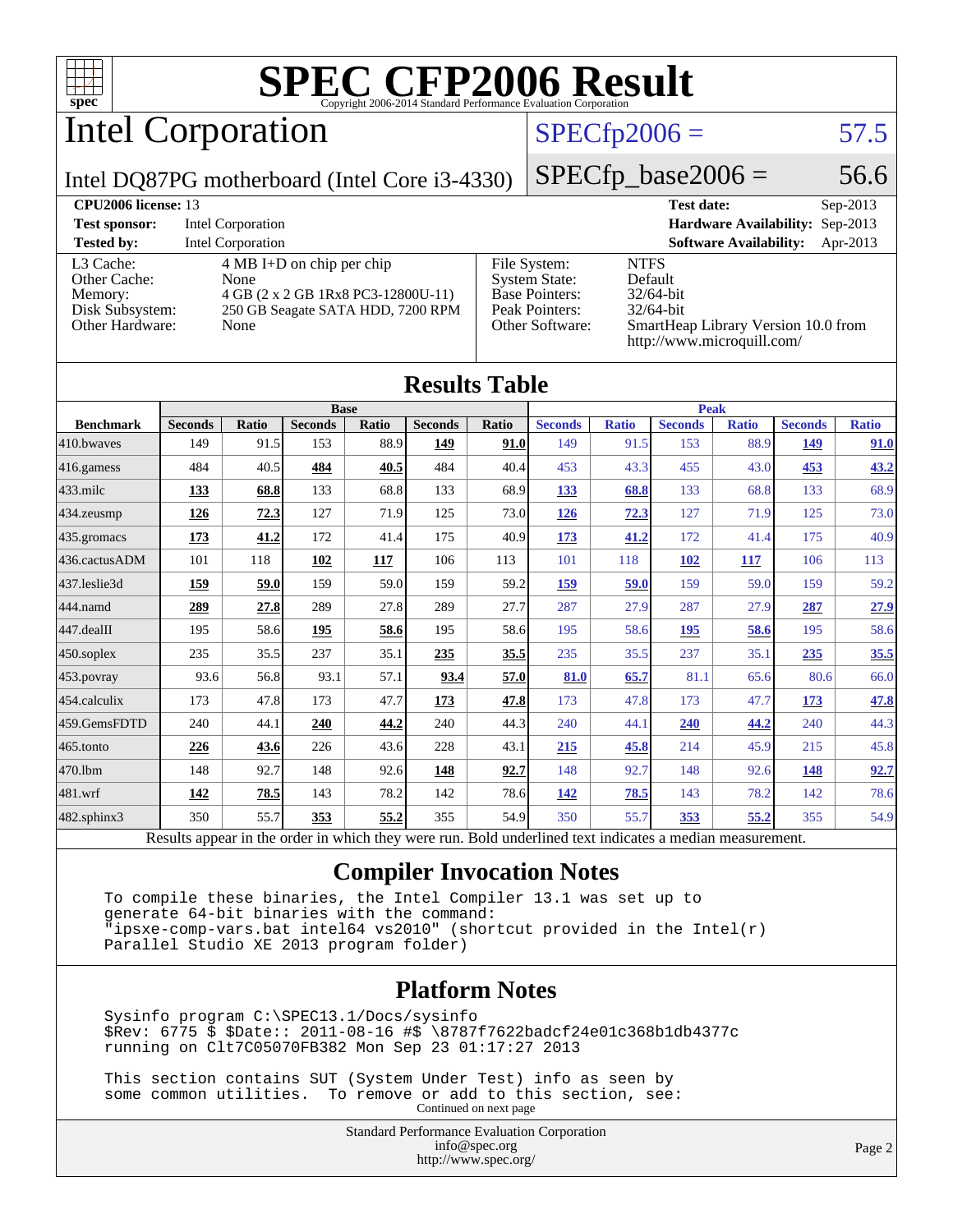

Intel Corporation

 $SPECTp2006 = 57.5$ 

Intel DQ87PG motherboard (Intel Core i3-4330)

**[Test sponsor:](http://www.spec.org/auto/cpu2006/Docs/result-fields.html#Testsponsor)** Intel Corporation **[Hardware Availability:](http://www.spec.org/auto/cpu2006/Docs/result-fields.html#HardwareAvailability)** Sep-2013 **[Tested by:](http://www.spec.org/auto/cpu2006/Docs/result-fields.html#Testedby)** Intel Corporation **[Software Availability:](http://www.spec.org/auto/cpu2006/Docs/result-fields.html#SoftwareAvailability)** Apr-2013

 $SPECTp\_base2006 = 56.6$ 

**[CPU2006 license:](http://www.spec.org/auto/cpu2006/Docs/result-fields.html#CPU2006license)** 13 **[Test date:](http://www.spec.org/auto/cpu2006/Docs/result-fields.html#Testdate)** Sep-2013

### **[Platform Notes \(Continued\)](http://www.spec.org/auto/cpu2006/Docs/result-fields.html#PlatformNotes)**

<http://www.spec.org/cpu2006/Docs/config.html#sysinfo>

 Trying 'systeminfo' OS Name : Microsoft Windows 7 Enterprise<br>OS Version : 6.1.7601 Service Pack 1 Build : 6.1.7601 Service Pack 1 Build 7601 System Manufacturer: INTEL\_ System Model : DQ87PG Processor(s) : 1 Processor(s) Installed. [01]: Intel64 Family 6 Model 60 Stepping 3 GenuineIntel ~3500 Mhz BIOS Version : Intel(R) Corp. PGQ8710H.86A.0036.2013.0702.1908, 7/2/2013 Total Physical Memory: 3,749 MB Trying 'wmic cpu get /value' DeviceID : CPU<br>L2CacheSize : 512 L2CacheSize : 512<br>L3CacheSize : 4096 L3CacheSize MaxClockSpeed : 3500 Name : Intel(R) Core(TM) i3-4330 CPU @ 3.50GHz NumberOfCores : 2 NumberOfLogicalProcessors: 4

 (End of data from sysinfo program) BIOS: SATA mode set to RAID Windows Disk Driver: Intel Rapid Storage Technology 12.5.0.1066 Windows Chipset Driver: Intel Chipset Driver 9.4.0.1027

#### **[Component Notes](http://www.spec.org/auto/cpu2006/Docs/result-fields.html#ComponentNotes)**

 Tested systems can be used with Shin-G ATX case, PC Power and Cooling 1200W power supply Micron MT8JTF25664AZ-1G6 Series Memory DIMMs

#### **[General Notes](http://www.spec.org/auto/cpu2006/Docs/result-fields.html#GeneralNotes)**

 OMP\_NUM\_THREADS set to number of processors cores KMP\_AFFINITY set to granularity=fine,scatter Binaries compiled on a system with 1x Intel Core i7-860 CPU + 8GB memory using Windows 7 Enterprise 64-bit

### **[Base Compiler Invocation](http://www.spec.org/auto/cpu2006/Docs/result-fields.html#BaseCompilerInvocation)**

[C benchmarks](http://www.spec.org/auto/cpu2006/Docs/result-fields.html#Cbenchmarks): [icl -Qvc10](http://www.spec.org/cpu2006/results/res2014q3/cpu2006-20140701-30196.flags.html#user_CCbase_intel_icc_vc10_9607f3ecbcdf68042245f068e51b40c1) [-Qstd=c99](http://www.spec.org/cpu2006/results/res2014q3/cpu2006-20140701-30196.flags.html#user_CCbase_intel_compiler_c99_mode_1a3d110e3041b3ad4466830521bdad2a)

[C++ benchmarks:](http://www.spec.org/auto/cpu2006/Docs/result-fields.html#CXXbenchmarks) [icl -Qvc10](http://www.spec.org/cpu2006/results/res2014q3/cpu2006-20140701-30196.flags.html#user_CXXbase_intel_icc_vc10_9607f3ecbcdf68042245f068e51b40c1)

Continued on next page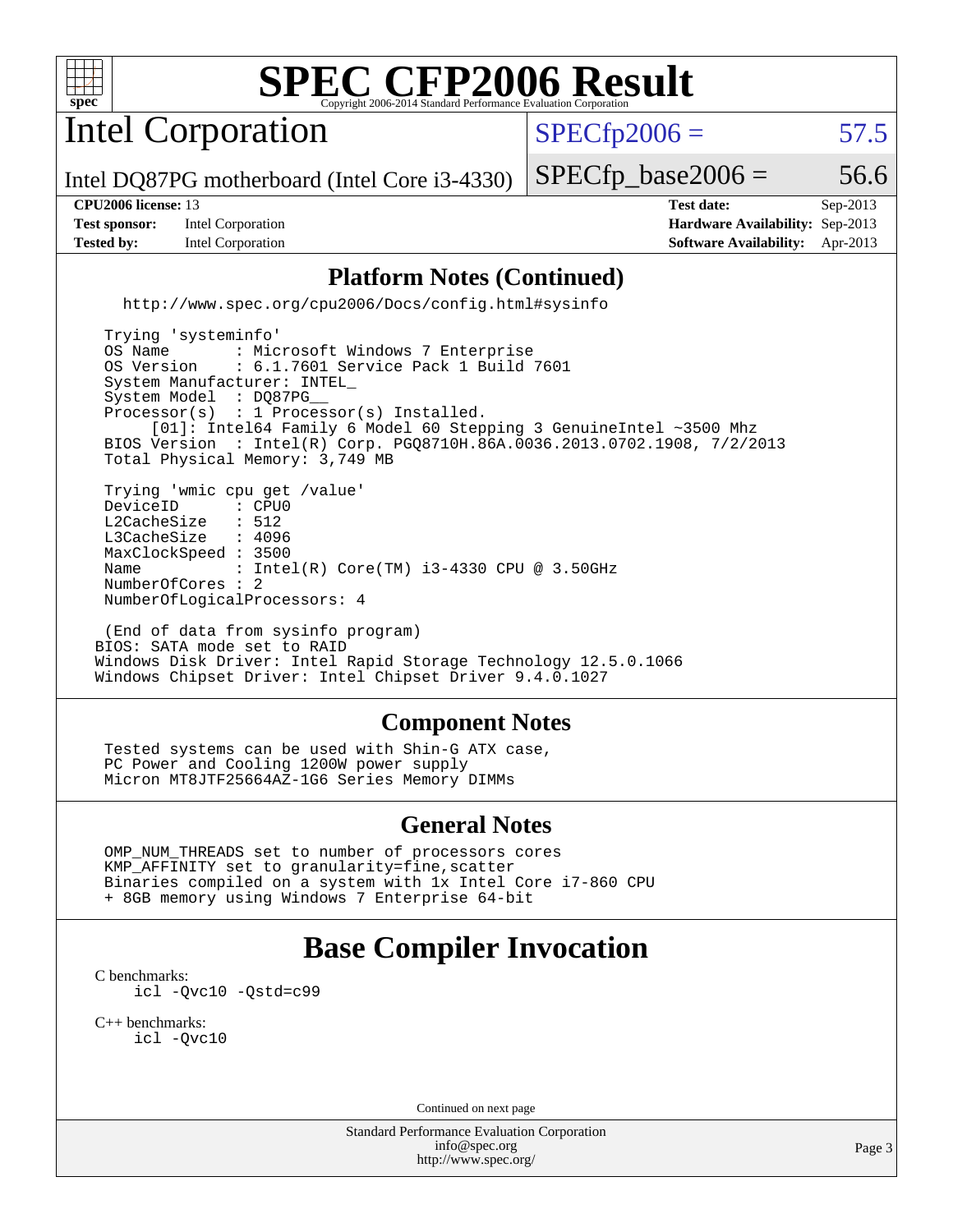

Intel Corporation

 $SPECfp2006 = 57.5$  $SPECfp2006 = 57.5$ 

Intel DQ87PG motherboard (Intel Core i3-4330)

#### **[CPU2006 license:](http://www.spec.org/auto/cpu2006/Docs/result-fields.html#CPU2006license)** 13 **[Test date:](http://www.spec.org/auto/cpu2006/Docs/result-fields.html#Testdate)** Sep-2013

**[Test sponsor:](http://www.spec.org/auto/cpu2006/Docs/result-fields.html#Testsponsor)** Intel Corporation **[Hardware Availability:](http://www.spec.org/auto/cpu2006/Docs/result-fields.html#HardwareAvailability)** Sep-2013 **[Tested by:](http://www.spec.org/auto/cpu2006/Docs/result-fields.html#Testedby)** Intel Corporation **[Software Availability:](http://www.spec.org/auto/cpu2006/Docs/result-fields.html#SoftwareAvailability)** Apr-2013

 $SPECTp\_base2006 = 56.6$ 

### **[Base Compiler Invocation \(Continued\)](http://www.spec.org/auto/cpu2006/Docs/result-fields.html#BaseCompilerInvocation)**

[Fortran benchmarks](http://www.spec.org/auto/cpu2006/Docs/result-fields.html#Fortranbenchmarks): [ifort](http://www.spec.org/cpu2006/results/res2014q3/cpu2006-20140701-30196.flags.html#user_FCbase_intel_ifort_8a5e5e06b19a251bdeaf8fdab5d62f20)

[Benchmarks using both Fortran and C](http://www.spec.org/auto/cpu2006/Docs/result-fields.html#BenchmarksusingbothFortranandC): [icl -Qvc10](http://www.spec.org/cpu2006/results/res2014q3/cpu2006-20140701-30196.flags.html#user_CC_FCbase_intel_icc_vc10_9607f3ecbcdf68042245f068e51b40c1) [-Qstd=c99](http://www.spec.org/cpu2006/results/res2014q3/cpu2006-20140701-30196.flags.html#user_CC_FCbase_intel_compiler_c99_mode_1a3d110e3041b3ad4466830521bdad2a) [ifort](http://www.spec.org/cpu2006/results/res2014q3/cpu2006-20140701-30196.flags.html#user_CC_FCbase_intel_ifort_8a5e5e06b19a251bdeaf8fdab5d62f20)

### **[Base Portability Flags](http://www.spec.org/auto/cpu2006/Docs/result-fields.html#BasePortabilityFlags)**

| 410.bwaves: -DSPEC CPU P64   |                                                                       |
|------------------------------|-----------------------------------------------------------------------|
| 416.gamess: -DSPEC_CPU_P64   |                                                                       |
| 433.milc: -DSPEC CPU P64     |                                                                       |
| 434.zeusmp: - DSPEC_CPU_P64  |                                                                       |
| 435.gromacs: -DSPEC CPU P64  |                                                                       |
|                              | 436.cactusADM: -DSPEC CPU P64 -names: lowercase /assume: underscore   |
| 437.leslie3d: -DSPEC CPU P64 |                                                                       |
| 444.namd: -DSPEC CPU P64 /TP |                                                                       |
|                              | 447.dealII: -DSPEC_CPU_P64 -DDEAL_II_MEMBER_VAR_SPECIALIZATION_BUG    |
|                              | -Ooption, cpp, --ms incompat treatment of commas in macros            |
| 450.soplex: -DSPEC CPU P64   |                                                                       |
|                              | 453.povray: -DSPEC_CPU_P64 -DSPEC_CPU_NEED_INVHYP -DNEED_INVHYP       |
|                              |                                                                       |
|                              | 454.calculix: -DSPEC CPU P64 -DSPEC CPU NOZMODIFIER -names: lowercase |
| 459.GemsFDTD: -DSPEC CPU P64 |                                                                       |
| 465.tonto: -DSPEC CPU P64    |                                                                       |
| 470.1bm: -DSPEC CPU P64      |                                                                       |
| 482.sphinx3: -DSPEC CPU P64  | 481.wrf: - DSPEC CPU P64 - DSPEC CPU WINDOWS ICL                      |

### **[Base Optimization Flags](http://www.spec.org/auto/cpu2006/Docs/result-fields.html#BaseOptimizationFlags)**

#### [C benchmarks](http://www.spec.org/auto/cpu2006/Docs/result-fields.html#Cbenchmarks):

```
-QxCORE-AVX2 -Qipo -O3 -Qprec-div- -Qparallel -Qansi-alias
-Qopt-prefetch -Qauto-ilp32 /F1000000000
```
[C++ benchmarks:](http://www.spec.org/auto/cpu2006/Docs/result-fields.html#CXXbenchmarks)

[-QxCORE-AVX2](http://www.spec.org/cpu2006/results/res2014q3/cpu2006-20140701-30196.flags.html#user_CXXbase_f-QxAVX2_f98716b5f9e905f99c943c56f21bf430) [-Qipo](http://www.spec.org/cpu2006/results/res2014q3/cpu2006-20140701-30196.flags.html#user_CXXbase_f-Qipo) [-O3](http://www.spec.org/cpu2006/results/res2014q3/cpu2006-20140701-30196.flags.html#user_CXXbase_f-O3) [-Qprec-div-](http://www.spec.org/cpu2006/results/res2014q3/cpu2006-20140701-30196.flags.html#user_CXXbase_f-Qprec-div-) [-Qparallel](http://www.spec.org/cpu2006/results/res2014q3/cpu2006-20140701-30196.flags.html#user_CXXbase_f-Qparallel) [-Qansi-alias](http://www.spec.org/cpu2006/results/res2014q3/cpu2006-20140701-30196.flags.html#user_CXXbase_f-Qansi-alias) [-Qopt-prefetch](http://www.spec.org/cpu2006/results/res2014q3/cpu2006-20140701-30196.flags.html#user_CXXbase_f-Qprefetch_37c211608666b9dff9380561f602f0a8) [-Qcxx-features](http://www.spec.org/cpu2006/results/res2014q3/cpu2006-20140701-30196.flags.html#user_CXXbase_f-Qcxx_features_dbf36c8a6dba956e22f1645e4dcd4d98) [-Qauto-ilp32](http://www.spec.org/cpu2006/results/res2014q3/cpu2006-20140701-30196.flags.html#user_CXXbase_f-Qauto-ilp32) [/F1000000000](http://www.spec.org/cpu2006/results/res2014q3/cpu2006-20140701-30196.flags.html#user_CXXbase_set_stack_space_25d7749c1988d91b7f93afbc0ec53727) [shlW64M.lib](http://www.spec.org/cpu2006/results/res2014q3/cpu2006-20140701-30196.flags.html#user_CXXbase_SmartHeap64_c4f7f76711bdf8c0633a5c1edf6e5396)  [-link /FORCE:MULTIPLE](http://www.spec.org/cpu2006/results/res2014q3/cpu2006-20140701-30196.flags.html#user_CXXbase_link_force_multiple2_070fe330869edf77077b841074b8b0b6)

#### [Fortran benchmarks](http://www.spec.org/auto/cpu2006/Docs/result-fields.html#Fortranbenchmarks):

[-QxCORE-AVX2](http://www.spec.org/cpu2006/results/res2014q3/cpu2006-20140701-30196.flags.html#user_FCbase_f-QxAVX2_f98716b5f9e905f99c943c56f21bf430) [-Qipo](http://www.spec.org/cpu2006/results/res2014q3/cpu2006-20140701-30196.flags.html#user_FCbase_f-Qipo) [-O3](http://www.spec.org/cpu2006/results/res2014q3/cpu2006-20140701-30196.flags.html#user_FCbase_f-O3) [-Qprec-div-](http://www.spec.org/cpu2006/results/res2014q3/cpu2006-20140701-30196.flags.html#user_FCbase_f-Qprec-div-) [-Qparallel](http://www.spec.org/cpu2006/results/res2014q3/cpu2006-20140701-30196.flags.html#user_FCbase_f-Qparallel) [-Qansi-alias](http://www.spec.org/cpu2006/results/res2014q3/cpu2006-20140701-30196.flags.html#user_FCbase_f-Qansi-alias) [-Qopt-prefetch](http://www.spec.org/cpu2006/results/res2014q3/cpu2006-20140701-30196.flags.html#user_FCbase_f-Qprefetch_37c211608666b9dff9380561f602f0a8) [/F1000000000](http://www.spec.org/cpu2006/results/res2014q3/cpu2006-20140701-30196.flags.html#user_FCbase_set_stack_space_25d7749c1988d91b7f93afbc0ec53727)

[Benchmarks using both Fortran and C](http://www.spec.org/auto/cpu2006/Docs/result-fields.html#BenchmarksusingbothFortranandC):

```
-QxCORE-AVX2 -Qipo -O3 -Qprec-div- -Qparallel -Qansi-alias
-Qopt-prefetch -Qauto-ilp32 /F1000000000
```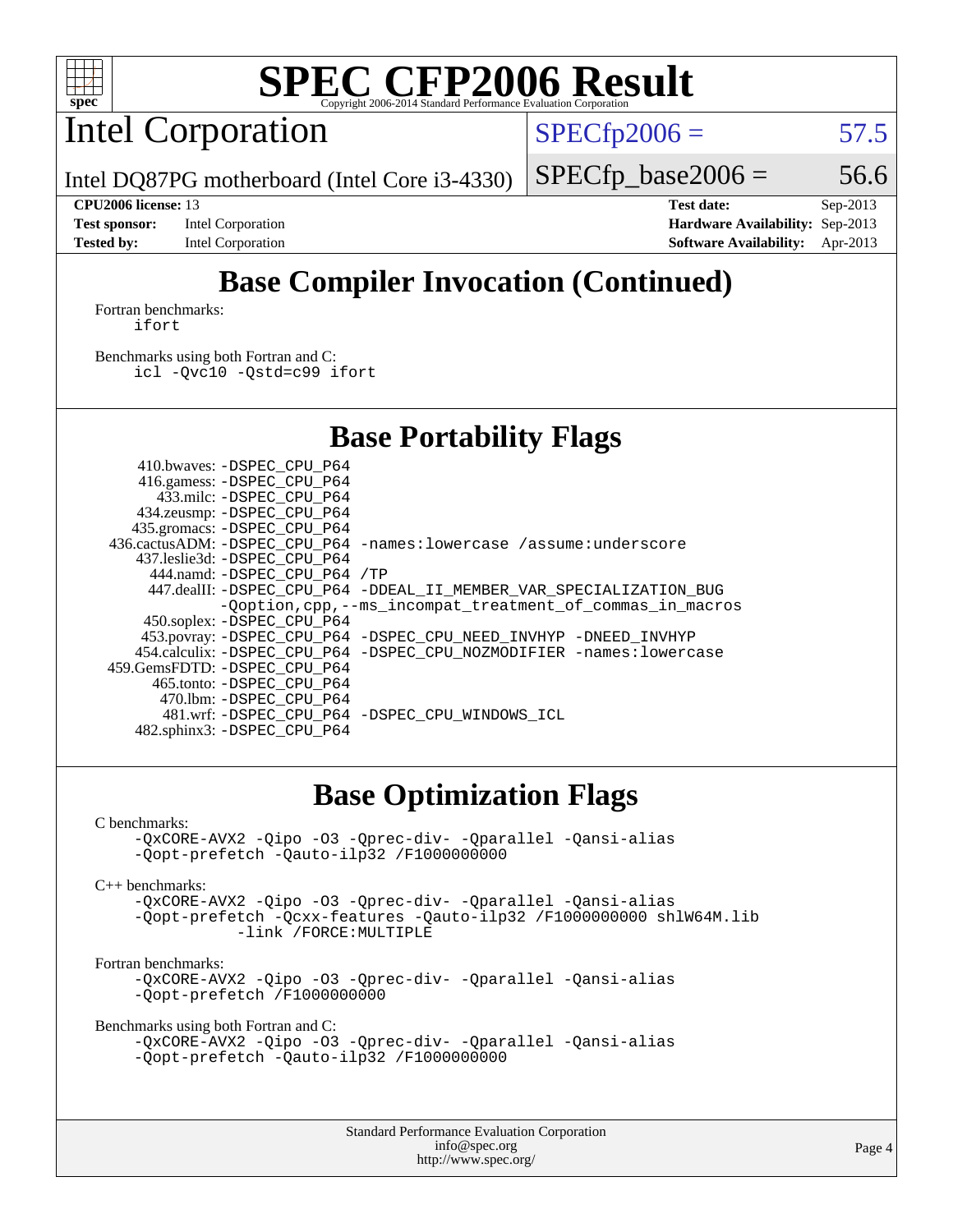

### Intel Corporation

 $SPECfp2006 = 57.5$  $SPECfp2006 = 57.5$ 

Intel DQ87PG motherboard (Intel Core i3-4330)

#### **[CPU2006 license:](http://www.spec.org/auto/cpu2006/Docs/result-fields.html#CPU2006license)** 13 **[Test date:](http://www.spec.org/auto/cpu2006/Docs/result-fields.html#Testdate)** Sep-2013

**[Test sponsor:](http://www.spec.org/auto/cpu2006/Docs/result-fields.html#Testsponsor)** Intel Corporation **[Hardware Availability:](http://www.spec.org/auto/cpu2006/Docs/result-fields.html#HardwareAvailability)** Sep-2013

 $SPECTp\_base2006 = 56.6$ 

**[Tested by:](http://www.spec.org/auto/cpu2006/Docs/result-fields.html#Testedby)** Intel Corporation **[Software Availability:](http://www.spec.org/auto/cpu2006/Docs/result-fields.html#SoftwareAvailability)** Apr-2013

### **[Peak Compiler Invocation](http://www.spec.org/auto/cpu2006/Docs/result-fields.html#PeakCompilerInvocation)**

[C benchmarks](http://www.spec.org/auto/cpu2006/Docs/result-fields.html#Cbenchmarks): [icl -Qvc10](http://www.spec.org/cpu2006/results/res2014q3/cpu2006-20140701-30196.flags.html#user_CCpeak_intel_icc_vc10_9607f3ecbcdf68042245f068e51b40c1) [-Qstd=c99](http://www.spec.org/cpu2006/results/res2014q3/cpu2006-20140701-30196.flags.html#user_CCpeak_intel_compiler_c99_mode_1a3d110e3041b3ad4466830521bdad2a)

[C++ benchmarks:](http://www.spec.org/auto/cpu2006/Docs/result-fields.html#CXXbenchmarks) [icl -Qvc10](http://www.spec.org/cpu2006/results/res2014q3/cpu2006-20140701-30196.flags.html#user_CXXpeak_intel_icc_vc10_9607f3ecbcdf68042245f068e51b40c1)

[Fortran benchmarks](http://www.spec.org/auto/cpu2006/Docs/result-fields.html#Fortranbenchmarks): [ifort](http://www.spec.org/cpu2006/results/res2014q3/cpu2006-20140701-30196.flags.html#user_FCpeak_intel_ifort_8a5e5e06b19a251bdeaf8fdab5d62f20)

[Benchmarks using both Fortran and C](http://www.spec.org/auto/cpu2006/Docs/result-fields.html#BenchmarksusingbothFortranandC): [icl -Qvc10](http://www.spec.org/cpu2006/results/res2014q3/cpu2006-20140701-30196.flags.html#user_CC_FCpeak_intel_icc_vc10_9607f3ecbcdf68042245f068e51b40c1) [-Qstd=c99](http://www.spec.org/cpu2006/results/res2014q3/cpu2006-20140701-30196.flags.html#user_CC_FCpeak_intel_compiler_c99_mode_1a3d110e3041b3ad4466830521bdad2a) [ifort](http://www.spec.org/cpu2006/results/res2014q3/cpu2006-20140701-30196.flags.html#user_CC_FCpeak_intel_ifort_8a5e5e06b19a251bdeaf8fdab5d62f20)

### **[Peak Portability Flags](http://www.spec.org/auto/cpu2006/Docs/result-fields.html#PeakPortabilityFlags)**

Same as Base Portability Flags

### **[Peak Optimization Flags](http://www.spec.org/auto/cpu2006/Docs/result-fields.html#PeakOptimizationFlags)**

[C benchmarks](http://www.spec.org/auto/cpu2006/Docs/result-fields.html#Cbenchmarks):

 433.milc: basepeak = yes  $470.1$ bm: basepeak = yes

 $482$ .sphinx3: basepeak = yes

#### [C++ benchmarks:](http://www.spec.org/auto/cpu2006/Docs/result-fields.html#CXXbenchmarks)

 444.namd: [-QxCORE-AVX2](http://www.spec.org/cpu2006/results/res2014q3/cpu2006-20140701-30196.flags.html#user_peakPASS2_CXXFLAGSPASS2_LDFLAGS444_namd_f-QxAVX2_f98716b5f9e905f99c943c56f21bf430)(pass 2) [-Qprof\\_gen](http://www.spec.org/cpu2006/results/res2014q3/cpu2006-20140701-30196.flags.html#user_peakPASS1_CXXFLAGSPASS1_LDFLAGS444_namd_Qprof_gen)(pass 1) [-Qprof\\_use](http://www.spec.org/cpu2006/results/res2014q3/cpu2006-20140701-30196.flags.html#user_peakPASS2_CXXFLAGSPASS2_LDFLAGS444_namd_Qprof_use)(pass 2) [-Qipo](http://www.spec.org/cpu2006/results/res2014q3/cpu2006-20140701-30196.flags.html#user_peakOPTIMIZE444_namd_f-Qipo) [-O3](http://www.spec.org/cpu2006/results/res2014q3/cpu2006-20140701-30196.flags.html#user_peakOPTIMIZE444_namd_f-O3) [-Qprec-div-](http://www.spec.org/cpu2006/results/res2014q3/cpu2006-20140701-30196.flags.html#user_peakOPTIMIZE444_namd_f-Qprec-div-) [-Oa](http://www.spec.org/cpu2006/results/res2014q3/cpu2006-20140701-30196.flags.html#user_peakOPTIMIZE444_namd_f-Oa) [-Qauto-ilp32](http://www.spec.org/cpu2006/results/res2014q3/cpu2006-20140701-30196.flags.html#user_peakCXXOPTIMIZE444_namd_f-Qauto-ilp32) [/F1000000000](http://www.spec.org/cpu2006/results/res2014q3/cpu2006-20140701-30196.flags.html#user_peakEXTRA_LDFLAGS444_namd_set_stack_space_25d7749c1988d91b7f93afbc0ec53727)0<br>shlW64M.lib -link /FORCE:MULTIPLE -link /FORCE: MULTIPLE

447.dealII: basepeak = yes

 $450$ .soplex: basepeak = yes

 453.povray: [-QxCORE-AVX2](http://www.spec.org/cpu2006/results/res2014q3/cpu2006-20140701-30196.flags.html#user_peakPASS2_CXXFLAGSPASS2_LDFLAGS453_povray_f-QxAVX2_f98716b5f9e905f99c943c56f21bf430)(pass 2) [-Qprof\\_gen](http://www.spec.org/cpu2006/results/res2014q3/cpu2006-20140701-30196.flags.html#user_peakPASS1_CXXFLAGSPASS1_LDFLAGS453_povray_Qprof_gen)(pass 1) [-Qprof\\_use](http://www.spec.org/cpu2006/results/res2014q3/cpu2006-20140701-30196.flags.html#user_peakPASS2_CXXFLAGSPASS2_LDFLAGS453_povray_Qprof_use)(pass 2) [-Qipo](http://www.spec.org/cpu2006/results/res2014q3/cpu2006-20140701-30196.flags.html#user_peakOPTIMIZE453_povray_f-Qipo) [-O3](http://www.spec.org/cpu2006/results/res2014q3/cpu2006-20140701-30196.flags.html#user_peakOPTIMIZE453_povray_f-O3) [-Qprec-div-](http://www.spec.org/cpu2006/results/res2014q3/cpu2006-20140701-30196.flags.html#user_peakOPTIMIZE453_povray_f-Qprec-div-) [-Qunroll4](http://www.spec.org/cpu2006/results/res2014q3/cpu2006-20140701-30196.flags.html#user_peakOPTIMIZE453_povray_f-Qunroll_013b1c0ea3aa84ef2c65e488bcc3d968) [-Qansi-alias](http://www.spec.org/cpu2006/results/res2014q3/cpu2006-20140701-30196.flags.html#user_peakOPTIMIZE453_povray_f-Qansi-alias) [-Qauto-ilp32](http://www.spec.org/cpu2006/results/res2014q3/cpu2006-20140701-30196.flags.html#user_peakCXXOPTIMIZE453_povray_f-Qauto-ilp32) [/F1000000000](http://www.spec.org/cpu2006/results/res2014q3/cpu2006-20140701-30196.flags.html#user_peakEXTRA_LDFLAGS453_povray_set_stack_space_25d7749c1988d91b7f93afbc0ec53727) [shlW64M.lib](http://www.spec.org/cpu2006/results/res2014q3/cpu2006-20140701-30196.flags.html#user_peakEXTRA_LIBS453_povray_SmartHeap64_c4f7f76711bdf8c0633a5c1edf6e5396)

[Fortran benchmarks](http://www.spec.org/auto/cpu2006/Docs/result-fields.html#Fortranbenchmarks):

 $410.bwaves: basepeak = yes$  416.gamess: [-QxCORE-AVX2](http://www.spec.org/cpu2006/results/res2014q3/cpu2006-20140701-30196.flags.html#user_peakPASS2_FFLAGSPASS2_LDFLAGS416_gamess_f-QxAVX2_f98716b5f9e905f99c943c56f21bf430)(pass 2) [-Qprof\\_gen](http://www.spec.org/cpu2006/results/res2014q3/cpu2006-20140701-30196.flags.html#user_peakPASS1_FFLAGSPASS1_LDFLAGS416_gamess_Qprof_gen)(pass 1) [-Qprof\\_use](http://www.spec.org/cpu2006/results/res2014q3/cpu2006-20140701-30196.flags.html#user_peakPASS2_FFLAGSPASS2_LDFLAGS416_gamess_Qprof_use)(pass 2) [-Qipo](http://www.spec.org/cpu2006/results/res2014q3/cpu2006-20140701-30196.flags.html#user_peakOPTIMIZE416_gamess_f-Qipo) [-O3](http://www.spec.org/cpu2006/results/res2014q3/cpu2006-20140701-30196.flags.html#user_peakOPTIMIZE416_gamess_f-O3) [-Qprec-div-](http://www.spec.org/cpu2006/results/res2014q3/cpu2006-20140701-30196.flags.html#user_peakOPTIMIZE416_gamess_f-Qprec-div-) [-Qunroll2](http://www.spec.org/cpu2006/results/res2014q3/cpu2006-20140701-30196.flags.html#user_peakOPTIMIZE416_gamess_f-Qunroll_1d9456aa650e77fc2a0cf43cef3fa08c) [-Ob0](http://www.spec.org/cpu2006/results/res2014q3/cpu2006-20140701-30196.flags.html#user_peakOPTIMIZE416_gamess_f-Ob_n_fbe6f6428adb7d4b74b1e99bb2444c2d) [-Qansi-alias](http://www.spec.org/cpu2006/results/res2014q3/cpu2006-20140701-30196.flags.html#user_peakOPTIMIZE416_gamess_f-Qansi-alias) [-Qscalar-rep-](http://www.spec.org/cpu2006/results/res2014q3/cpu2006-20140701-30196.flags.html#user_peakOPTIMIZE416_gamess_f-Qscalar-rep_02cb9e11a5340d80ab3062d84e5dfb2e) [/F1000000000](http://www.spec.org/cpu2006/results/res2014q3/cpu2006-20140701-30196.flags.html#user_peakEXTRA_LDFLAGS416_gamess_set_stack_space_25d7749c1988d91b7f93afbc0ec53727) Continued on next page